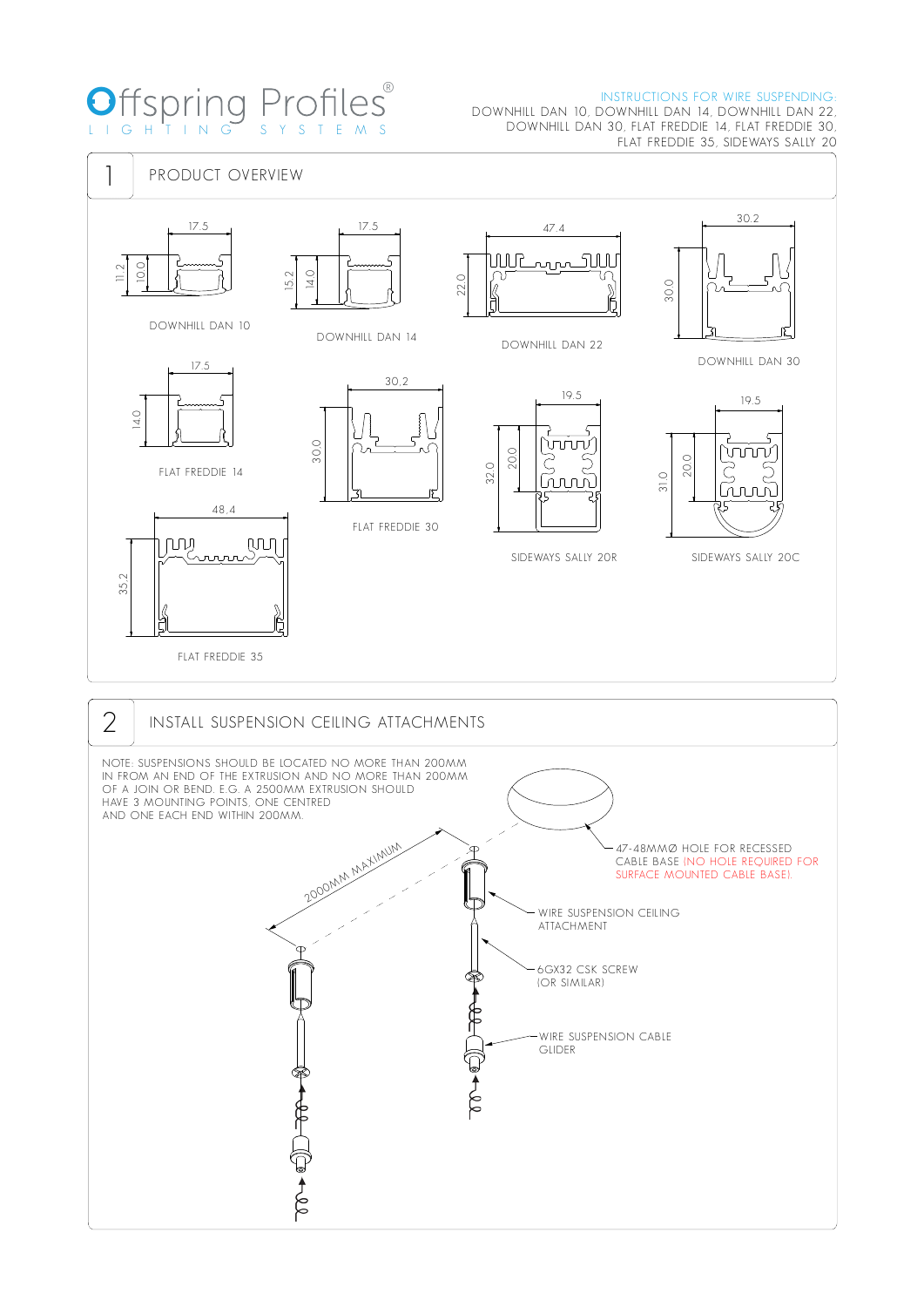## O LIG HTI N G S Y S TEM S ®

### INSTRUCTIONS FOR WIRE SUSPENDING:

DOWNHILL DAN 10, DOWNHILL DAN 14, DOWNHILL DAN 22, DOWNHILL DAN 30, FLAT FREDDIE 14, FLAT FREDDIE 30, FLAT FREDDIE 35, SIDEWAYS SALLY 20